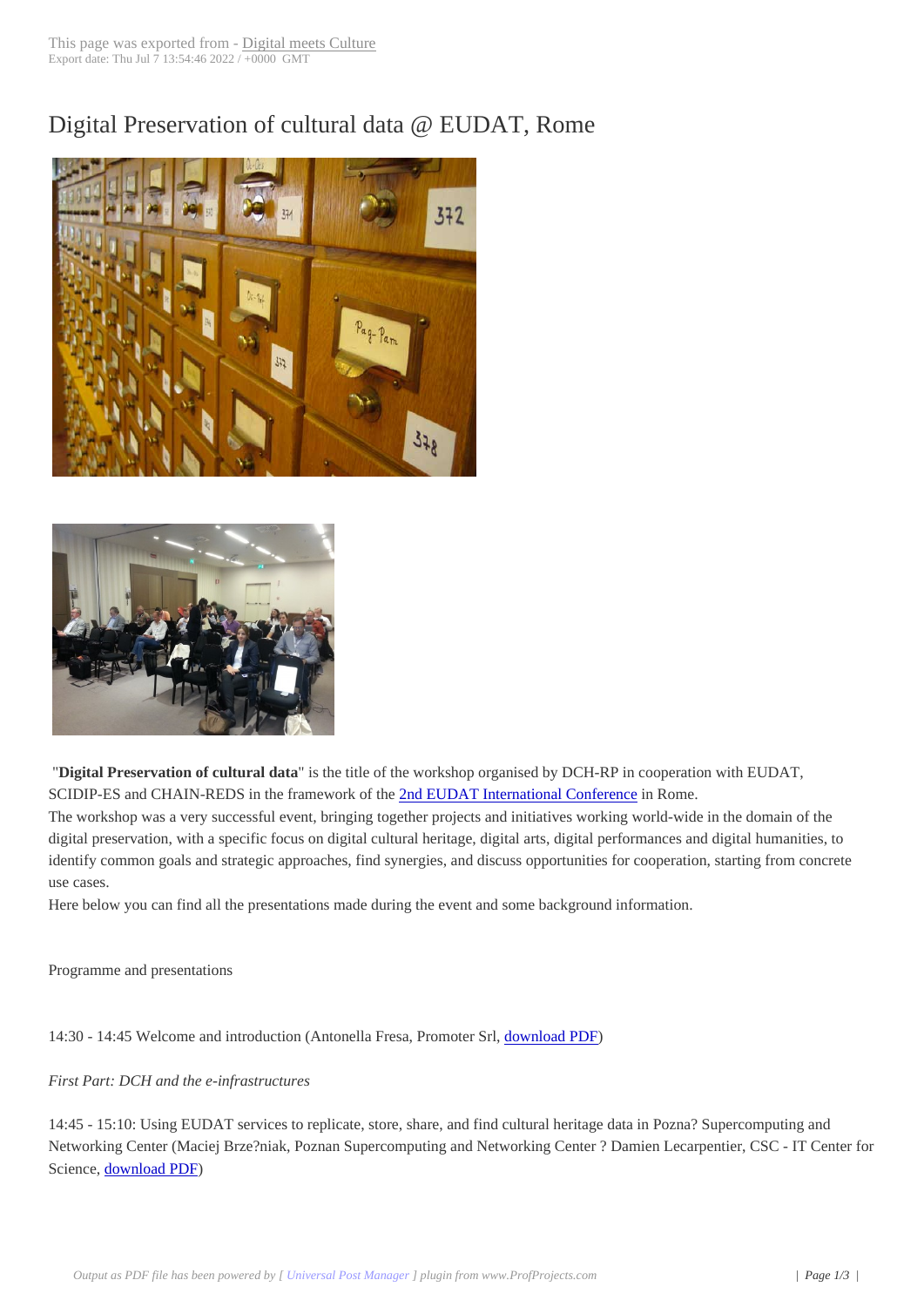15:10 - 15:35 Authentication a[nd Authorisation in th](http://www.digitalmeetsculture.net/?p=18636)e Cultural Heritage community (Roberto Barbera, Istituto Nazionale di Fisica Nucleare, download PDF)

15:35 - 16:00 Scalability in preservation of cultural heritage data (Simon Lambert, Scientific Computing Department - STFC, download [PDF\)](http://www.digitalmeetsculture.net/wp-content/uploads/2013/09/Barbera-Authentication-and-Authorisation-in-the-Cultural-Heritage-Community.pdf)

16:00 - 16:30 Break

*[Second Part: O](http://www.digitalmeetsculture.net/wp-content/uploads/2013/09/Lambert-Scalability-in-preservation-of-cultural-heritage-data.pdf)AIS model, standards, provenance and authenticity*

16:30 - 16:50 Standard models and formats for digital preservation (Börje Justrell, Swedish National Archives, download PDF)

16:50 - 17:15 Implementation of authenticity evidence record model for supporting preservation scenarios (Luigi Briguglio, Engineering R&D Lab, download PDF)

17:15 - 17:30 Coordination of digitisation, digital access and digital preservation in Sweden (Sanja Halling, Digisam, download PDF )

Attendees

Download here the list of participants to the workshop.

#### Context an[d obj](http://www.digitalmeetsculture.net/wp-content/uploads/2013/09/Attendees-DigitalPreservationCulturalDataWorkshop.pdf)ectives

Medicine and Natural sciences, including astronomy, biology, chemistry, earth sciences and physics, already make use of standardized formats and e-Infrastructures services to generate, curate, share and analyse research data.

The need for novel more efficient and affordable solutions for digital preservation is now increasing also in the Social Science and Humanities, in particular the Digital Cultural Heritage (DCH) sector is producing a large volume of digital content that needs to be safely stored and curated, permanently accessed, and easily shared and re-used by researchers.



Illustration from www.digitalbevaring.dk

Each digitisation programme is currently addressing the issue of preservation in a separate manner, a shared implementation of common e-Infrastructure layers could be beneficial and cost effective.

Moreover, preservation models are often inspired by the ISO OAIS standard, where transfers and preservation are built on information packages containing both data and metadata. Even if the transferred files are in standard formats, the implementation of